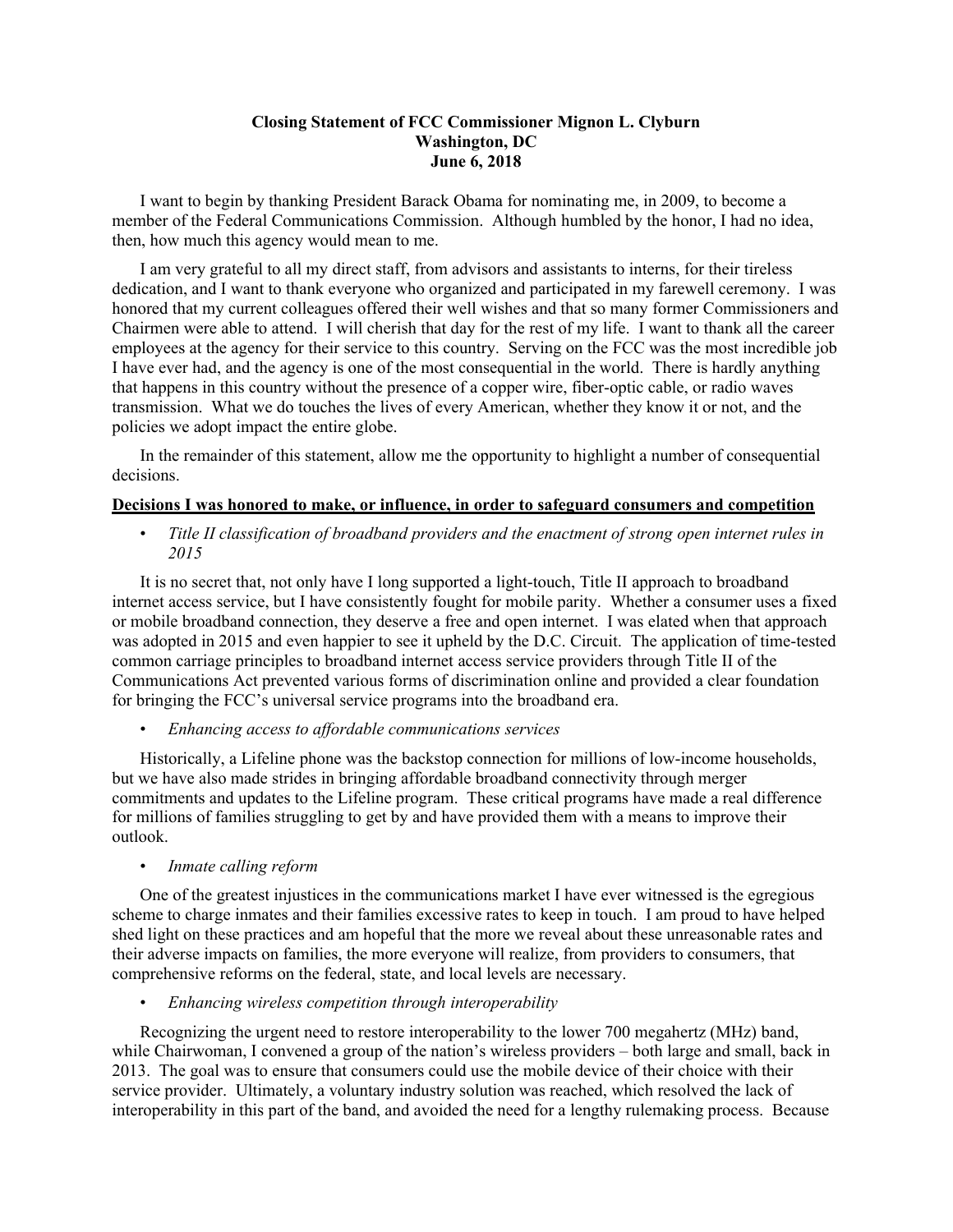of this effort, we have witnessed an explosive growth of devices that are compatible with the 700 MHz A block spectrum, and consumers in rural communities have more robust options.

### • *Encouraging small businesses to enter the commercial wireless industry*

I pushed for several reforms of the Commission's competitive bidding rules, such as the repeal of the Attributable Material Relationship (AMR) rule. The AMR rule required every small business to attribute the gross revenues of another entity if that small business planned to apply for designated entity (DE) benefits and entered into an arrangement with that entity to lease, wholesale, or resell more than 25 percent of the capacity of any one of its licenses to that entity. The AMR Rule also penalized a DE for raising funds for its own spectrum-based communications business by temporarily leasing to another company more than 25 percent of any of its licenses even if those licenses were not acquired with DE bidding credits and the lessee had no influence. This rule had been adversely impacting the ability of small businesses to enter the commercial wireless industry. In addition to repealing the AMR, we reformed our competitive bidding rules to provide DEs with the flexibility they need to effectively participate in a wireless marketplace that has changed through increased consolidation. We tightened up our unjust enrichment rules to ensure that only the entities Congress intended to assist will receive the benefits of designated entity status. And, for the first time ever, we developed a bidding credit for rural service providers to help deploy wireless service in persistent poverty counties.

• *Allocating more licensed and unlicensed spectrum to fuel wireless competition*

Since 2010, when I voted to approve final rules for TV White Spaces, I have been a strong supporter of the Commission allocating sufficient amounts of unlicensed spectrum so that companies can find lowcost solutions for providing wireless connectivity in underserved communities. I also pushed for licensed spectrum auction rules in the H-Block, AWS-3, and Incentive Auctions that would promote competition in the commercial wireless industry and dissemination of licenses among a wide variety of applicants, including small businesses and rural telephone companies.

# • *Circulated proposal to eliminate Sports Blackout Rule*

As Acting Chairwoman, I proposed to eliminate the Sports Blackout rule, a four-decade old practice that allowed the NFL to not carry games in a team's home market, if the seats had not sold out within 72 hours of kickoff. With the help of Chairman Wheeler, we carried this proposal to the finish line, and that rule is no more.

#### • *Formation of the Connect2Health Task Force*

In 2014, at my urging, the Commission launched a Connect2Health Task Force as a way to examine the intersection of broadband connectivity, advanced technology, and health. In 2016, we announced a broadband health mapping tool, which looks at the relationship between connectivity and health down to the county level. Now, we can more clearly identify current issues, develop future solutions to address connectivity gaps, and promote positive health outcomes that are unique and tailor-made to each community.

#### • *Modernizing AM Radio*

In October of 2017, the Commission took the first steps in nearly three decades, to revitalize AM radio stations. Thanks to the FCC's actions, over 900 applications have now been filed to relocate FM translators for AM rebroadcast use, nearly 90 percent of which have been granted by the agency's Media Bureau.

#### • *Infrastructure siting*

Approving applications to site antennas and other infrastructure are difficult policy challenges for local governments but we can successfully overcome these challenges if all stakeholders collaborate. In 2014, I was particularly pleased to bring industry stakeholders to the table to make a number of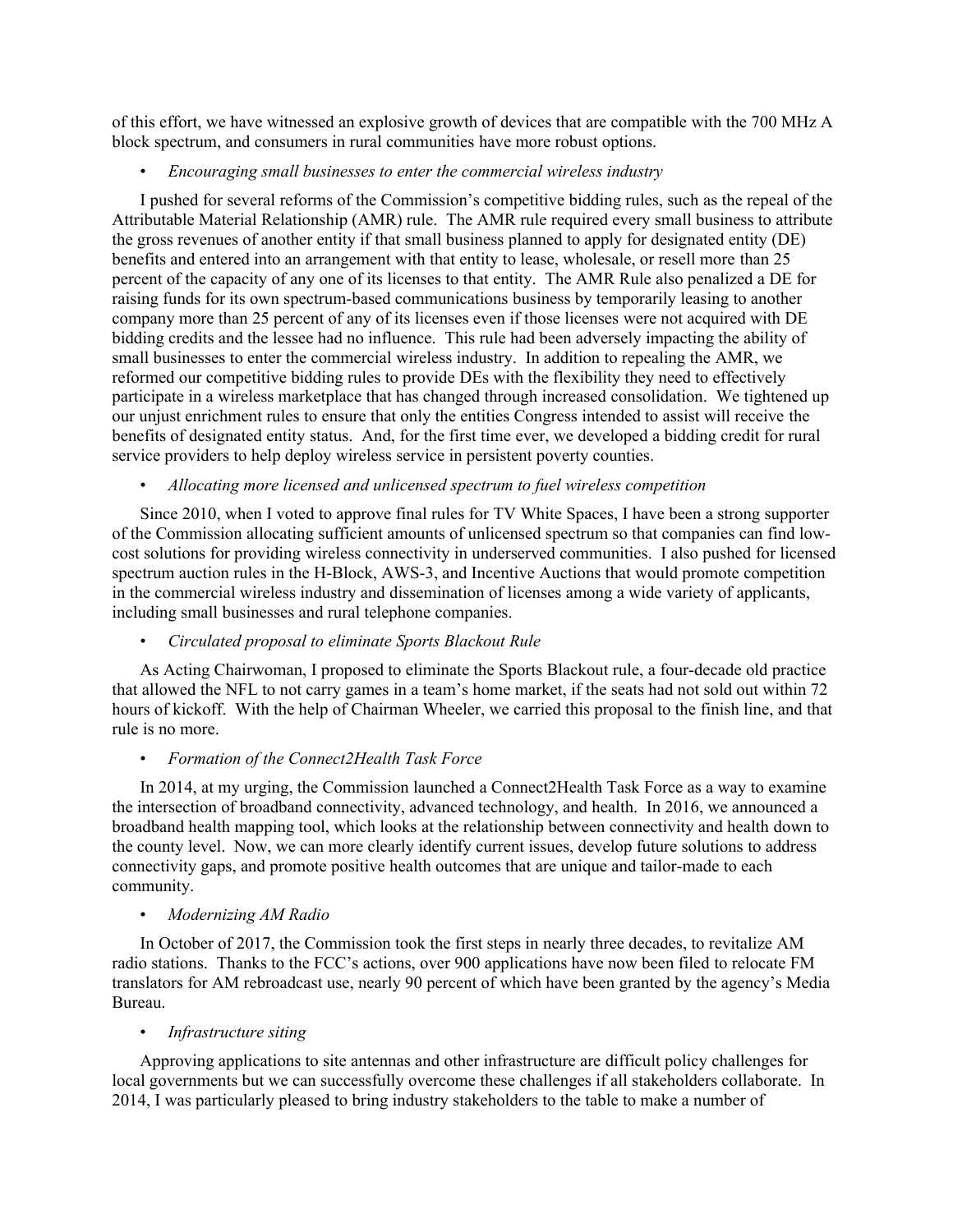commitments that could help resource constrained municipalities transition to streamlined rules the Commission adopted in order to bring connectivity to those areas in need.

## • *Enhancing access to diverse and independent programming*

I urged the Commission, in February 2016, to launch a fact-finding effort, aimed at examining obstacles that may be preventing greater access by consumers to independent and diverse programmers. In September 2016, the Commission adopted a Notice of Proposed Rulemaking that appropriately targets two of the worst offending practices: "unconditional" most favored nation (MFN), and unreasonable alternative distribution method (ADM) provisions.

• *Supporting landmark broadband consumer privacy protections*

In October 2016, the Commission carried over some existing statutory privacy requirements from telephone to broadband providers. Specifically, the rules implemented the privacy requirements of Section 222 of the Communications Act for broadband ISPs, giving broadband customers tools to make informed decisions about how their information is used and shared by their ISPs and established a framework of customer consent required for ISPs to use and share their customers' personal information. Unfortunately, these rules were repealed by Congress through the Congressional Review Act.

• *Championed the collection of better media ownership data to support policies to promote media diversity*

For years, I have pushed for data and research needed to support legally sustainable regulatory policies that would encourage and promote ownership diversity and inclusion in the media space. As Acting Chairwoman, I released a groundbreaking research proposal for public comment and was subsequently misrepresented and demonized. I continue to believe that studies and reports that would enable this agency to fulfil its fundamental obligation: to promote a diversity of voices and localism in broadcasting. Unfortunately, the Commission's multiple defeats in court on this issue back me up.

# **Decisions I wish came out differently**

I also voiced my objections against some of the current majority's actions to undo the progress we have made previously. These FCC decisions include:

• *Repeal of the Commission's 2015 Open Internet Order*.

In 2016, the U.S. Court of Appeals for the D.C. Circuit upheld our 2015 light touch rules. Nonetheless, the current majority ignored the D.C. Circuit's analysis and used a flawed statutory interpretation to give broadband internet service providers (ISPs) the power to block, throttle, and degrade content consumers prefer and stifle innovation. Although that repeal was no doubt popular among ISPs, it unleashed a populist movement that, to date, have resulted in: The U.S. Senate passing a Congressional Review Act to return to the 2015 rules; nine enacting legislation or adopting executive orders to provide net neutrality protections, and attorneys general in 22 states and the District of Columbia joining together to overturn the 2017 Destroying Internet Freedom Order.

• *Repeal of rules limiting media consolidation*

In 2017, using a dubious process and over my dissent, the Commission majority voted to eliminate or weaken a number of the Commission's media ownership rules and make it easier for a single entity to own multiple media outlets in the same local market. The Commission also made it easier for "covert consolidation" through the use of opaque contractual agreements between stations.

• *Reinstatement of the UHF Discount.*

Although this rule is technologically obsolete, the majority FCC voted to reinstate it and thereby enable a single broadcast station group to opaquely reach more than 70 percent of television households.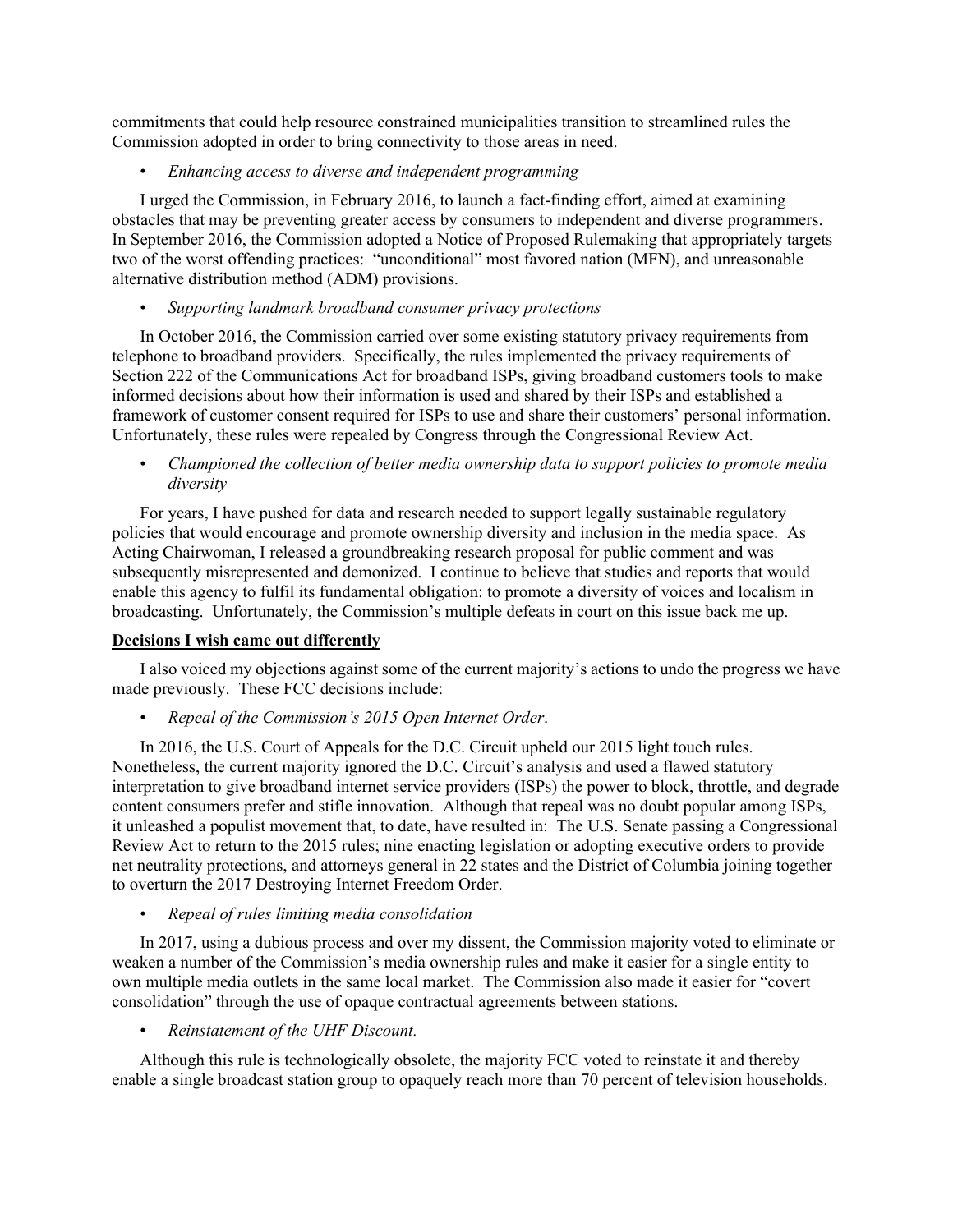• *Launched review of the National TV Ownership Cap.*

The majority launched this unfortunate proceeding that threatens to strip the principles of localism and diversity from broadcasting. This initiative flies in the face of a 2004 law, passed by Congress and signed by President George W. Bush, prohibiting a single broadcaster, through its ownership of multiple local stations, from reaching more than 39 percent of U.S. television households.

## • *Deregulation of the Business Data Services market*

Thanks to the use of faulty data and a lackadaisical market analysis, this action opens the door to immediate price hikes for small business broadband service in rural areas and hundreds of communities across the country. Cash strapped hospitals, schools, libraries, and police departments will pay even more for vital connectivity, and soon we will see pressure on our Rural Healthcare and E-Rate fund budgets, resulting in less bandwidth for our schools, libraries, and rural healthcare institution.

• *Proposed "reforms" in the Lifeline program that jeopardizes our efforts at ubiquitous and affordable services across the country*.

The proposal to limit Lifeline subsidies to only consumers receiving service from facilities based service providers, would be devastating for our nation's most economically vulnerable. Wireless resellers provide service to 70 percent of citizens who are eligible for the monthly Lifeline subsidy so, if the FCC majority's proposed rule and other "reforms" go into effect, some eight million households who rely on wireless resellers today, whose low rates, together with the \$9.25 subsidy, is the only way those families can afford wireless services, could be left without service.

• *Adopted a mobile competition report using flawed and truncated analysis which erroneously concluded that the market for commercial mobile wireless services was effectively competitive.*

Instead of detailed analyses on the costs of backhaul, the availability of data roaming agreements, and other key factors that determine barriers to entering the wireless services market, which the six previous competition reports had done, this Twentieth Mobile Competition Report takes a decidedly myopic view of the ecosystem, and focuses only on "competition in the provision of mobile wireless services."

• *Eliminated the main studio rule that has ensured those entrusted with use of the public airwaves have a local presence in their community*.

By eliminating the main studio rule in its entirety for all broadcast stations—regardless of size or location—the FCC signals that it no longer believes that those awarded a license to use the public airwaves should have a local presence in their community. It paves the way for broadcast station groups, large and small, to terminate studio staff and abandon the communities they are obligated to serve.

• *Other actions that do not put consumers first.*

Unfortunately, I can cite a number of additional actions that are not in the best interest of consumers or safeguard competition that have been established since the current administration took office: eliminating rules that required broadband providers be transparent with their consumers about things like data caps on their broadband connection; staying the FCC's rule requiring voice and broadband providers to take reasonable measures to secure the data that they gather from their customers; refusing to review an \$85 billion transaction that has significant implications on the communications sector; refusing to make any attempts to address and fix longstanding inmate calling services issues; revoking the designation of nine entities approved to provide Lifeline broadband service—the first time the FCC has ever revoked licenses or authorizations without cause. None of these actions put consumers or competition first.

#### **My hope going forward**

If the Commission returns to basics and lives up to its "prime directive" consumers will, once again, be put first. I sincerely believe that Congress did a great job when it laid out its vision for the agency from the